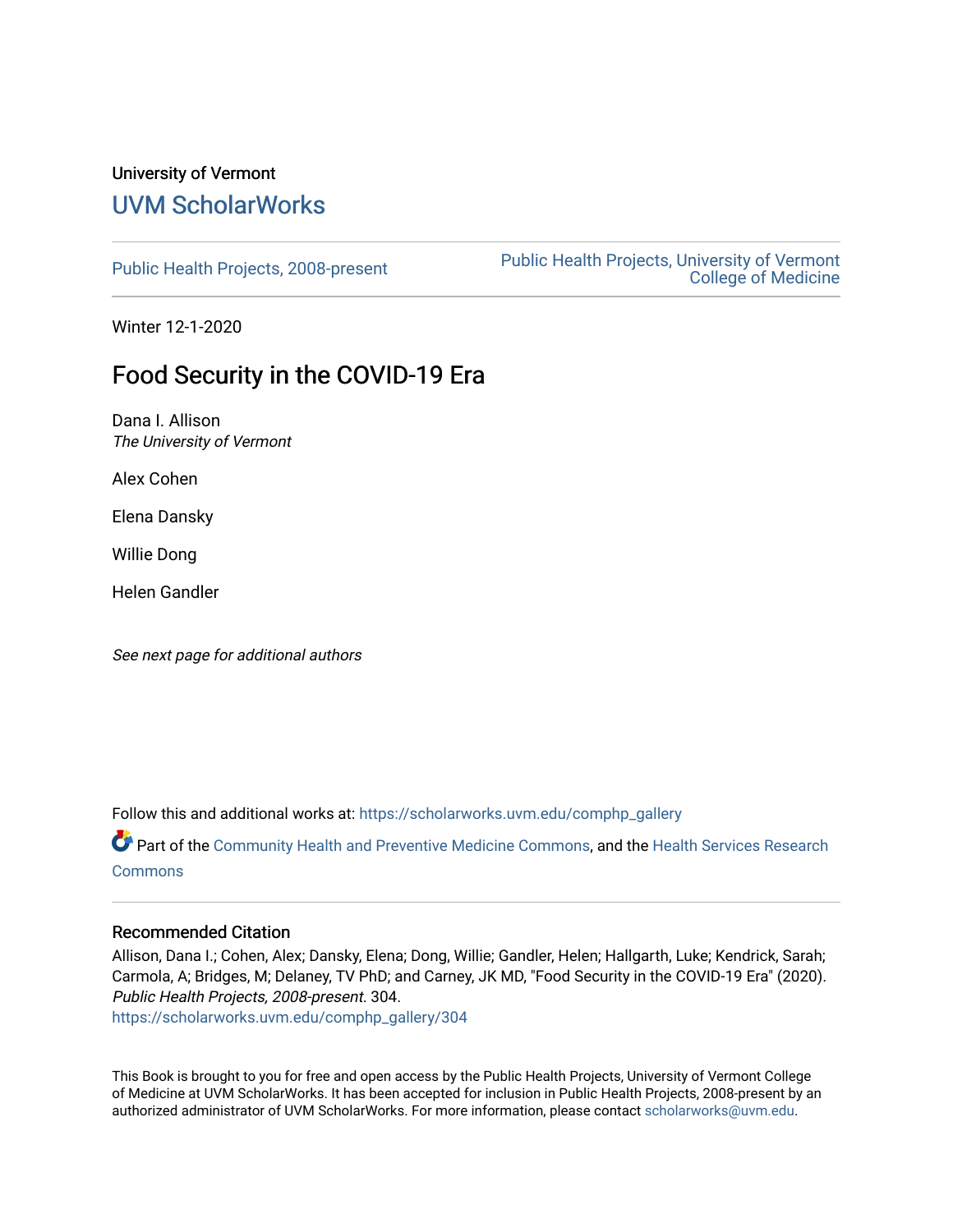### Authors

Dana I. Allison, Alex Cohen, Elena Dansky, Willie Dong, Helen Gandler, Luke Hallgarth, Sarah Kendrick, A Carmola, M Bridges, TV Delaney PhD, and JK Carney MD